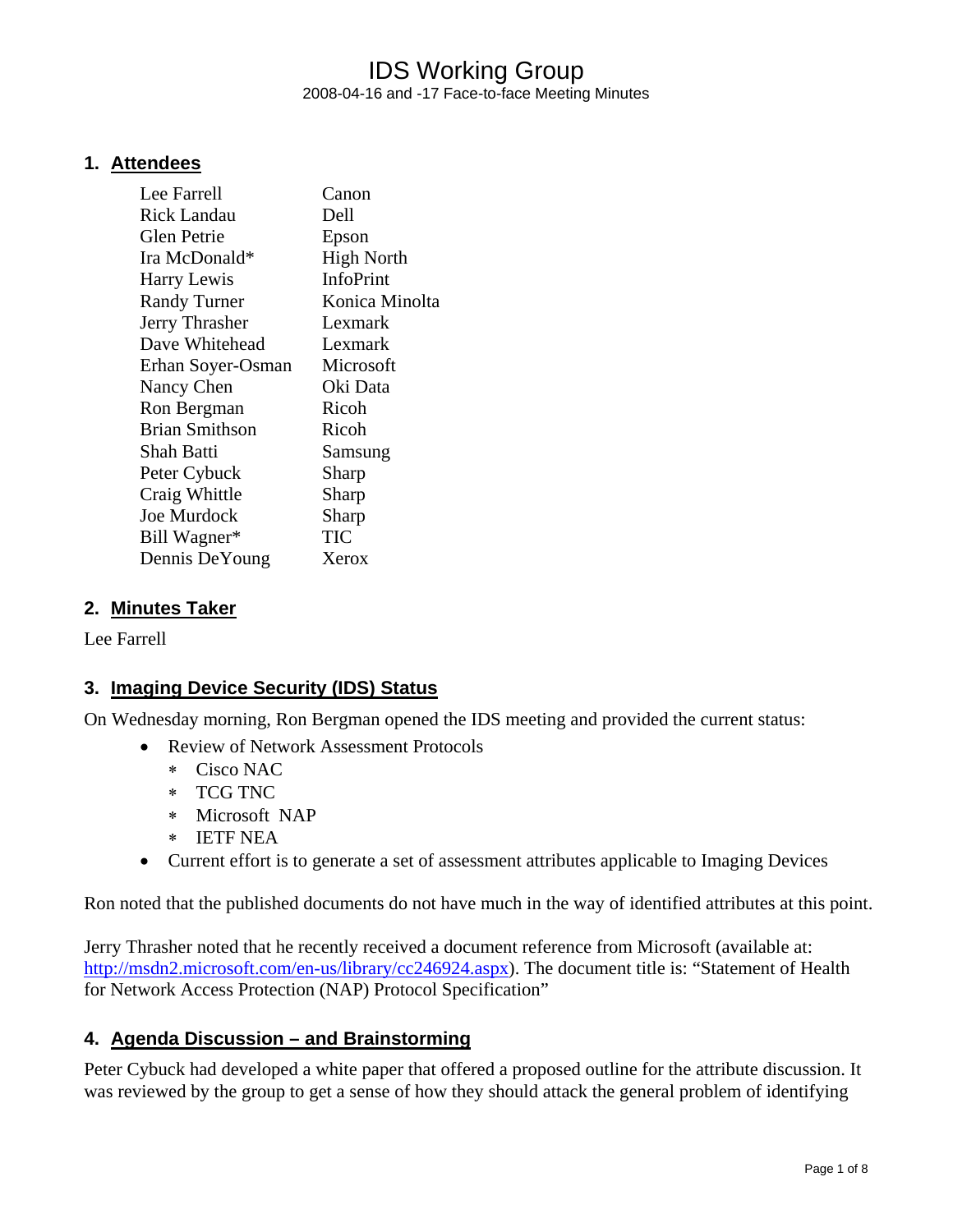2008-04-16 and -17 Face-to-face Meeting Minutes

attributes and/or characteristics of a device that can be used to determine whether it should be allowed on a network.

Peter explained that a scan for open ports on a printer or MFD device is sometime used (or perhaps should be used) to determine whether a device is allowed on a network or not. The discovered port configuration can be used for assessing acceptability. He wondered whether this is out of scope for the IDS effort. At this point, it doesn't seem to be.

Another item for screening that can be used is a driver check. Are the desired/required drivers available—and does the device support the required protocols?

Jerry mentioned the IEEE P802.1AR/D1.0 effort that is exploring the use of a [non-spoofable] Secure Device Identifier (SDI). He suggested that the SDI might also be a characteristic that could be used for assessing a device.

"Firmware things" could also be used as screening attributes. It was noted that firmware version is currently not reported in a standard manner across printers.

OS version was also mentioned as a possible screening attribute.

Bottom line goal: "I do not want a rogue device attached or bridged to this network. How can I avoid it?"

In answer to the question, "How far do we want to go on this?" it was suggested that we should initially target a simple or basic set of attributes/characteristics. Everyone agreed that the group could always add on later with a more complicated set of items. A suggestion was made that multiple levels of assessment would probably be useful for varying levels of security needs.

Peter's white paper suggested that the meeting should focus on the Cisco Network Access Control (NAC) architecture to create an initial example.

There is some debate as to whether the Microsoft and Cisco approaches are complementary.

It was noted that the NEA effort (in IETF) is co-chaired by individuals from both Cisco and Juniper.

Randy reported that the within the NEA (IETF) group, they are talking about the possibility of using NetConf (also an IETF working group) for network remediation.

Should we create something that can be used as an Application Type?

Randy believes that the attribute set the group identifies for HCDs will have overlap with other devices. In many senses, these devices look like computers to the network.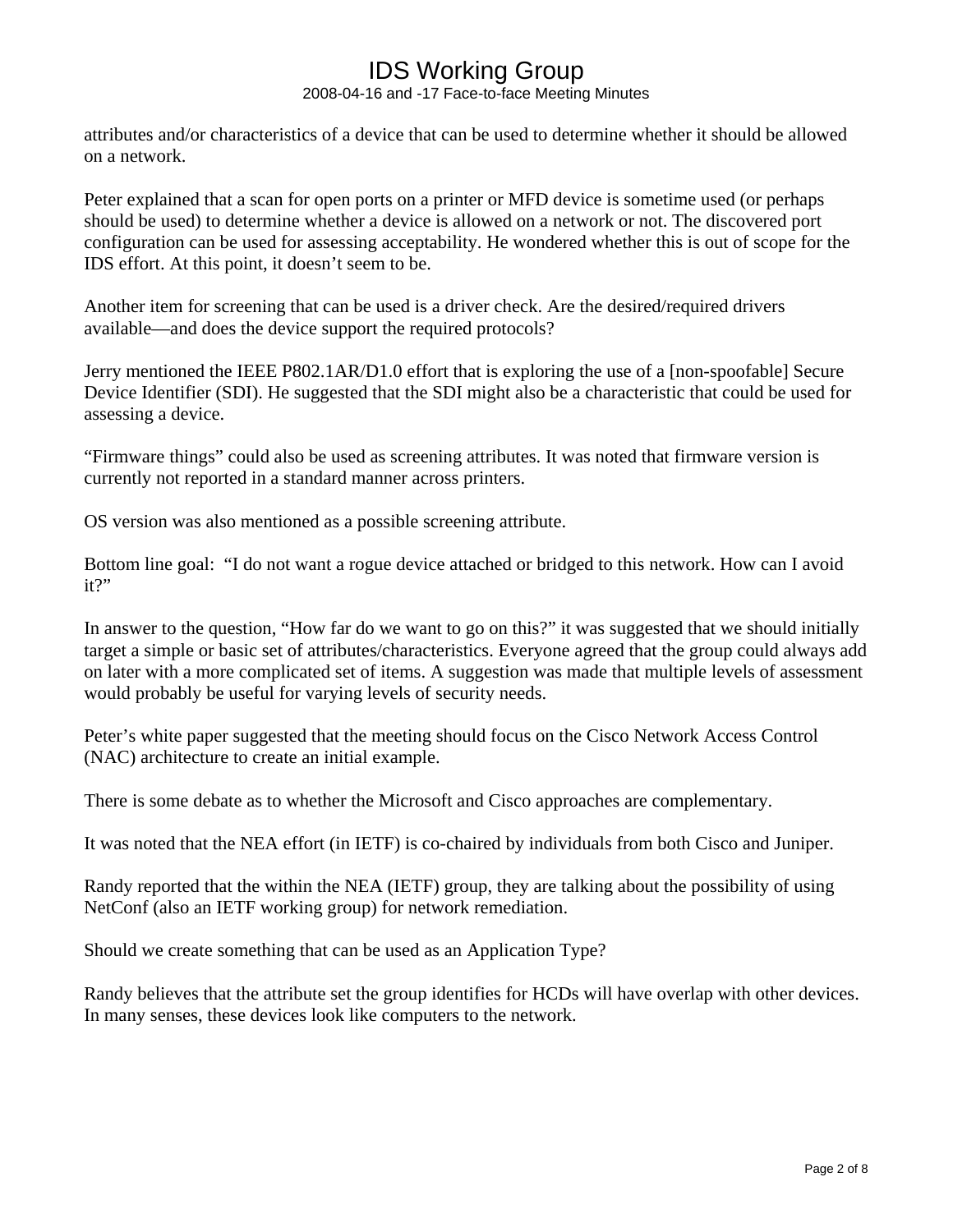2008-04-16 and -17 Face-to-face Meeting Minutes

#### **5. RSA Printer Security Presentation**

Brian recalled that after an HP presentation at the RSA conference, one person asked if printers were providing NAC and NAP support. The HP speaker was generally vague in his response, but Brian mentioned the PWG IDS activity and the P2600 efforts that are currently active.

#### **6. Cisco Attributes**

Ron referenced a document he compiled that listed various Attribute Names being used by Cisco. It contained the following items:

| Application-Posture-Token | Software-Name                |
|---------------------------|------------------------------|
| System-Posture-Token      | Software-ID                  |
| PA-Name                   | Version                      |
| PA-Version                | Scan-Engine-Version          |
| OS-Type                   | DAT-Version                  |
| <b>OS-Version</b>         | DAT-Date                     |
| User-Notification         | Protection-Enabled           |
| OS-Kernel                 | Action                       |
| <b>Kernel-Version</b>     | <b>CSA-Version</b>           |
| Action                    | <b>CSA-Operational-State</b> |
| Machine-Posture-State     | Last-Successful-Poll         |
| Service-Packs             | CSA-MC-Name                  |
| Hot-Fixes                 | <b>CSA-Status</b>            |
| Host-FQDN                 | Last-Successful-Poll-Days    |
| Package                   |                              |

He explained that the list might not be completely accurate, because he has seen another document from Cisco that doesn't completely agree with this list. Ron said he will need to investigate this inconsistency further.

The items above that are highlighted in **green** reflect the group's identification of attributes that would likely be used for IDS. The discussion about which items should be required vs. optional was deferred.

Cisco's attributes each have data type and value/format information identified that the IDS group would need to be consistent with—at least with Cisco's protocol. The question remains about whether other protocols might have inconsistent type/value characteristics—and how IDS addresses that issue. Randy mentioned that the NEA [proposed] protocols should be examined for comparison purposes.

It was noted that each HCD vendor would need to [somehow] map whatever attributes they use into one or more of the above attributes, using the specified data type/format.

Bill pointed out that sometimes it is more important to identify a specific product model—rather than the OS version number.

To what level of granularity are changes to the system required to be tracked and reported?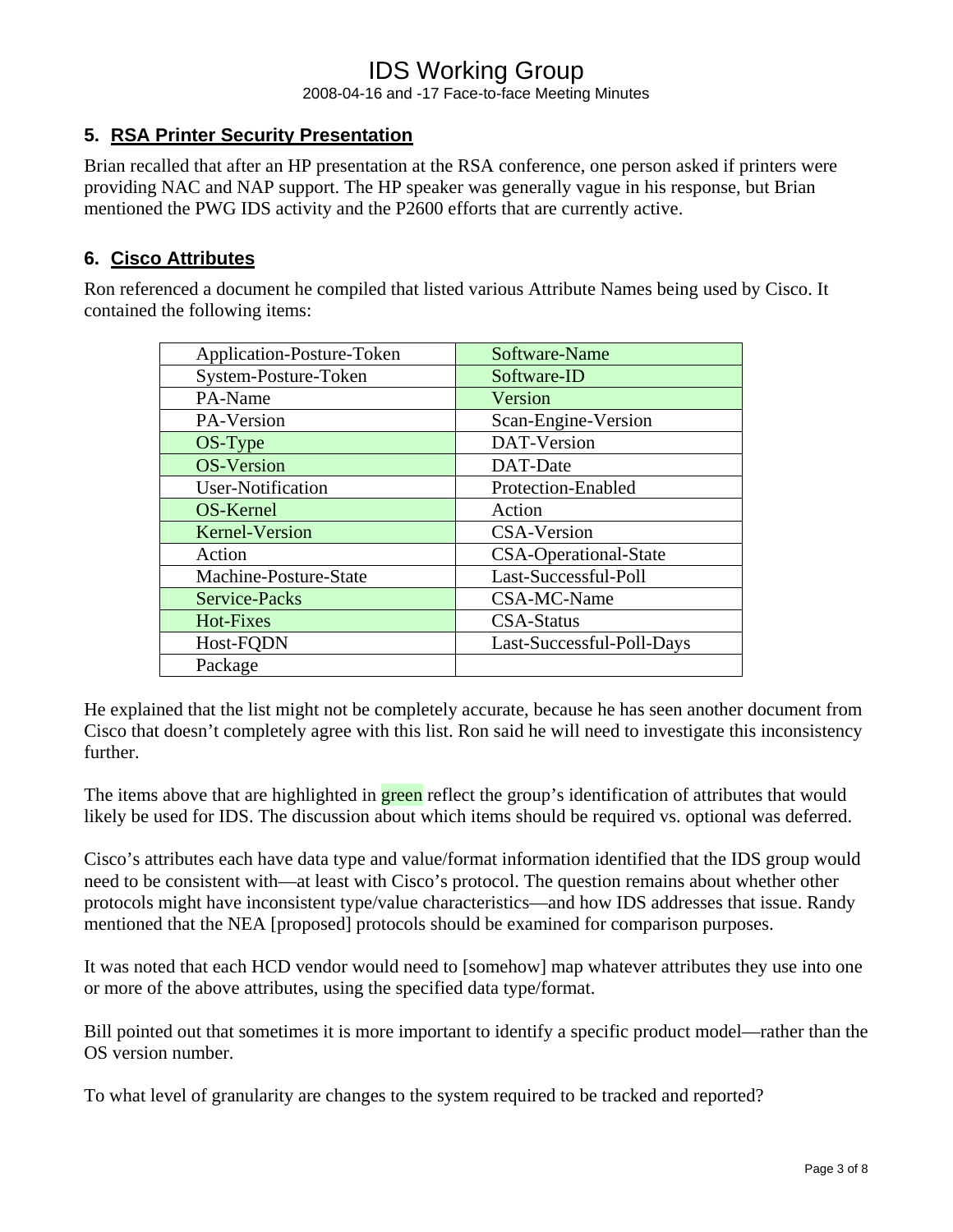#### IDS Working Group 2008-04-16 and -17 Face-to-face Meeting Minutes

ISSUE: The issue of describing which patches have been supplied to a given OS seems to be a difficult problem.

It was suggested that port configuration should also be considered as an attribute. The problem of encoding that information as a practical (and relatively small) value was deferred. Jerry suggested a hashed value of a set of entries in a table of port numbers could be used.

### **7. IDS – cont'd**

On Thursday morning, the IDS group continued their discussions.

Ron commented that after examining the Microsoft document that was distributed, he feels that their technology is much further along than he previously thought.

#### **8. Network Endpoint Assessment (NEA)**

Randy started the session by discussing the IETF NEA WG status. He drew the following diagram:

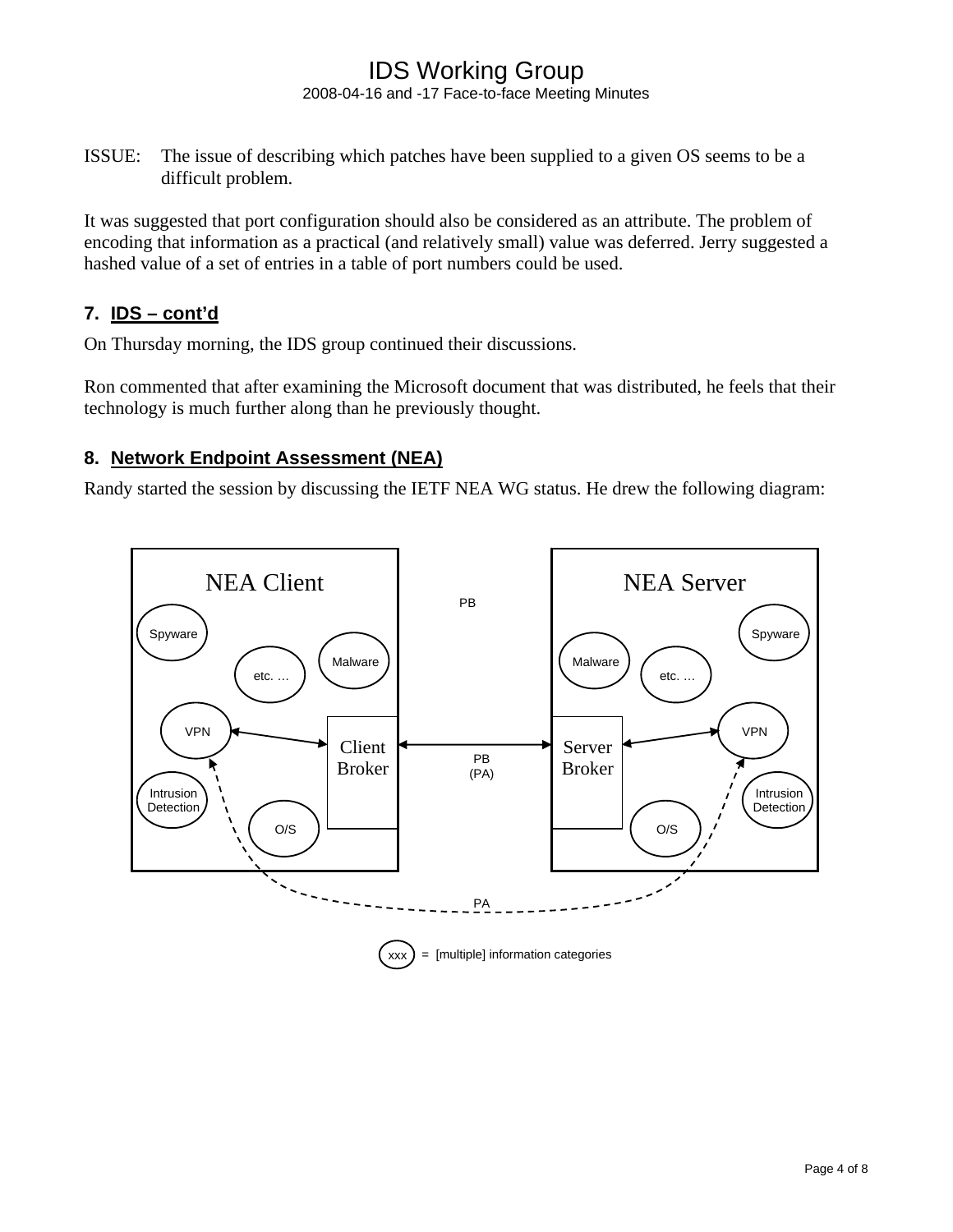## IDS Working Group 2008-04-16 and -17 Face-to-face Meeting Minutes

Randy's diagram can be compared to the architecture diagram that has been published by the NEA:



A "Posture" is defined in the NEA Requirements document to be the "configuration and/or status of hardware or software on an endpoint as it pertains to an organization's security policy."

A proposal for the Posture Broker protocol has been submitted for review. Each broker is responsible for aggregating attributes as well as distributing them to multiple Posture Collectors.

The primitive attributes include the following items, and can be used in multiple categories for policy determination:

- Product information
- Numeric version
- String version
- Operational status
- Port filter
- Installed packages

As an example for the VPN category, he gave the following list of attributes that could be used:

- installed packages
- numeric version
- string version

The numeric version could be defined by the following set of items:

- Major version
- Minor version
- Build number
- Service pack major version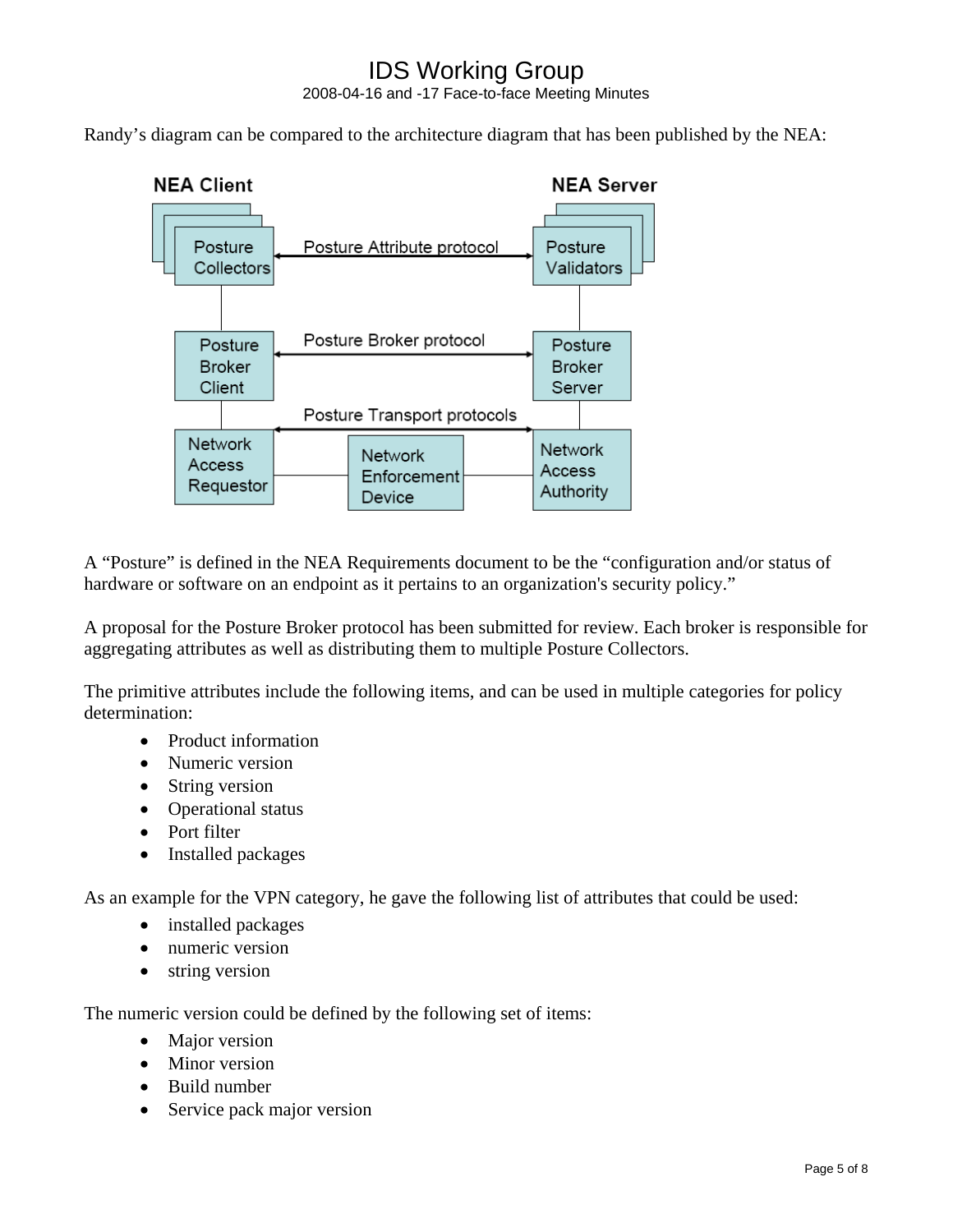2008-04-16 and -17 Face-to-face Meeting Minutes

• Service pack minor version

Randy explained that he expects the above list to expand in the future, but said that these attributes are intended as "the basic meat" (i.e., fundamental attributes) of the technology. It was noted that they are very similar to the items identified in the Cisco attributes above.

Each of the attributes can be extended, including in vendor-specific (or organization-specific—such as PWG) methods.

Randy noted that over the wire, the NEA protocols are compatible/interoperable with the Trusted Computing Group's Trusted Network Connect (TNC) technology.

#### **9. Proposed List of Attributes for IDS – Brainstorm**

Ron encouraged the group to identify a preliminary set of suggested attributes that should be considered for use in the IDS activity. The following list was generated:

- Product name
- Product version
- Vendor name (ID)
- O/S name
- O/S version
- O/S installed date/time
- System application name [multiple entries]
	- ∗ Application version
	- ∗ Application type
	- ∗ Application installed date/time
- Certification state (token or opaque block)
- Configuration state
- Port filter (firewall setting)
- Build date
- Authorized accessibility state
- Services configuration
- Patches installed (hot fixes) [multiple entries]
- Bridging or forwarding enabled?
- Fax enabled? (modem, PSTN)
- Admin password = default? (or not enabled?)

There was some discussion about the significance or benefit of the installation date/time. It was suggested that the build date/time (and/or build number) would be more relevant.

There was some debate about whether the distinction of O/S vs. Applications is necessary or appropriate. For some printer devices, it could be argued that there is no Operating System. However, the debate was deferred.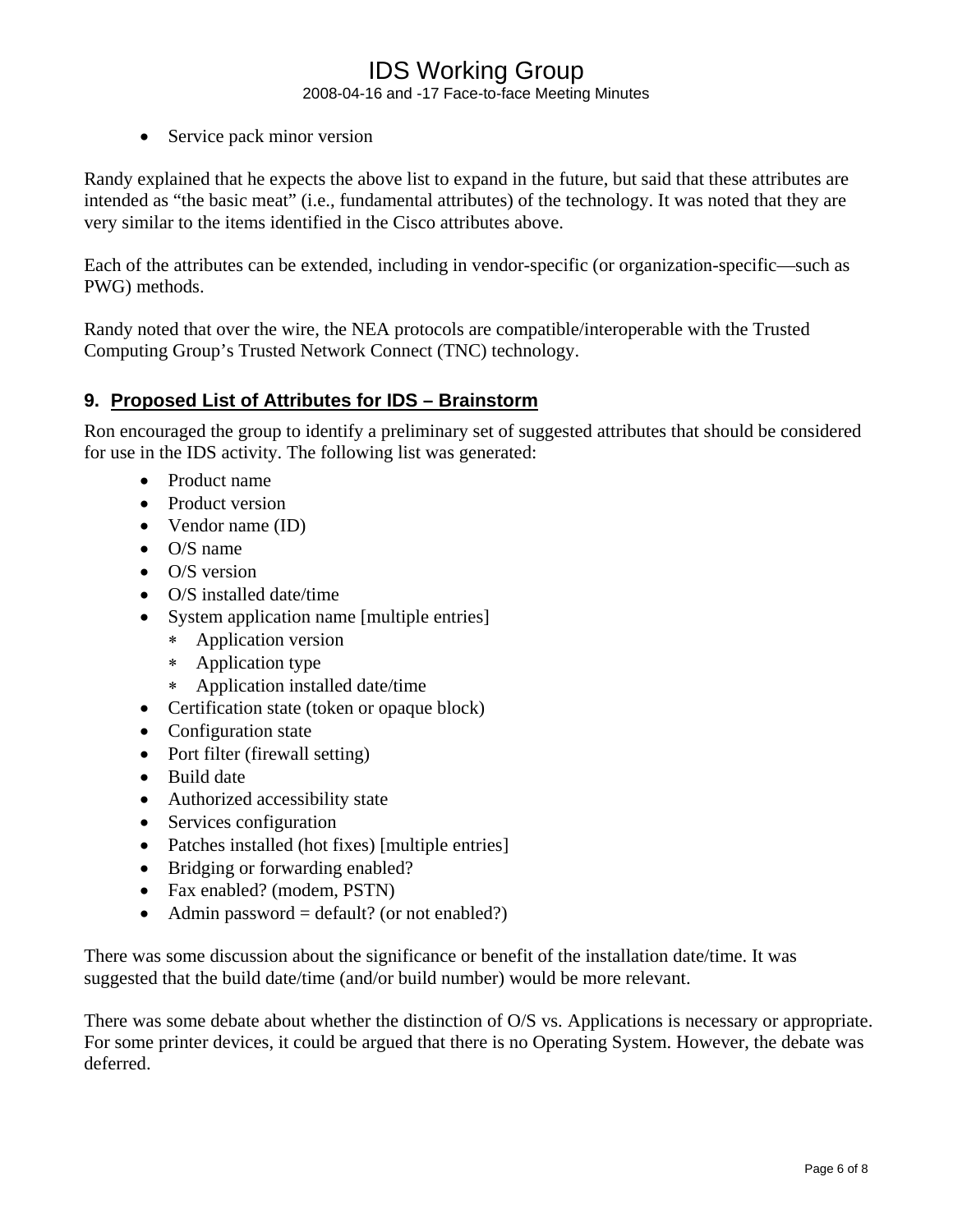2008-04-16 and -17 Face-to-face Meeting Minutes

After a while, the group was concerned that they might be generating a lot of system characteristics that aren't necessarily applicable or relevant to a "security posture."

One person observed that the list above had very few (zero?) attributes that were unique to imaging devices.

The above list was then reorganized into the following:

- Product
	- ∗ Product name
	- ∗ Product version
- Vendor
	- ∗ Vendor name
	- ∗ Vendor ID
- O/S
	- ∗ O/S name
	- ∗ O/S version and patches (hot fixes)
	- ∗ O/S installed date/time
- Applications (software packages)
	- ∗ Application name
	- ∗ Application version and patches (hot fixes)
- Firewall setting (port filter)
- Certification/configuration state (token?) [placeholder multiple entries]
	- ∗ Bridging or forwarding enabled?
	- ∗ Fax enabled? (modem, PSTN)
	- ∗ Admin password = default? (or not enabled?)
	- ∗ Secure Time used?
	- ∗ Secure Time service trusted? [multiple entries]
	- ∗ Minimal security levels acceptable?
	- ∗ Minimal encryption key length?
	- ∗ Security algorithm specified?

#### **10. Next Steps**

Ron listed a few tasks for future work:

- Review and determine IDS attribute mappings to each:
	- ∗ Microsoft documentation
	- ∗ NEA documentation
- Start a Definition of Terms list (i.e., some documentation)
- Protocol mappings what level of support do we include?